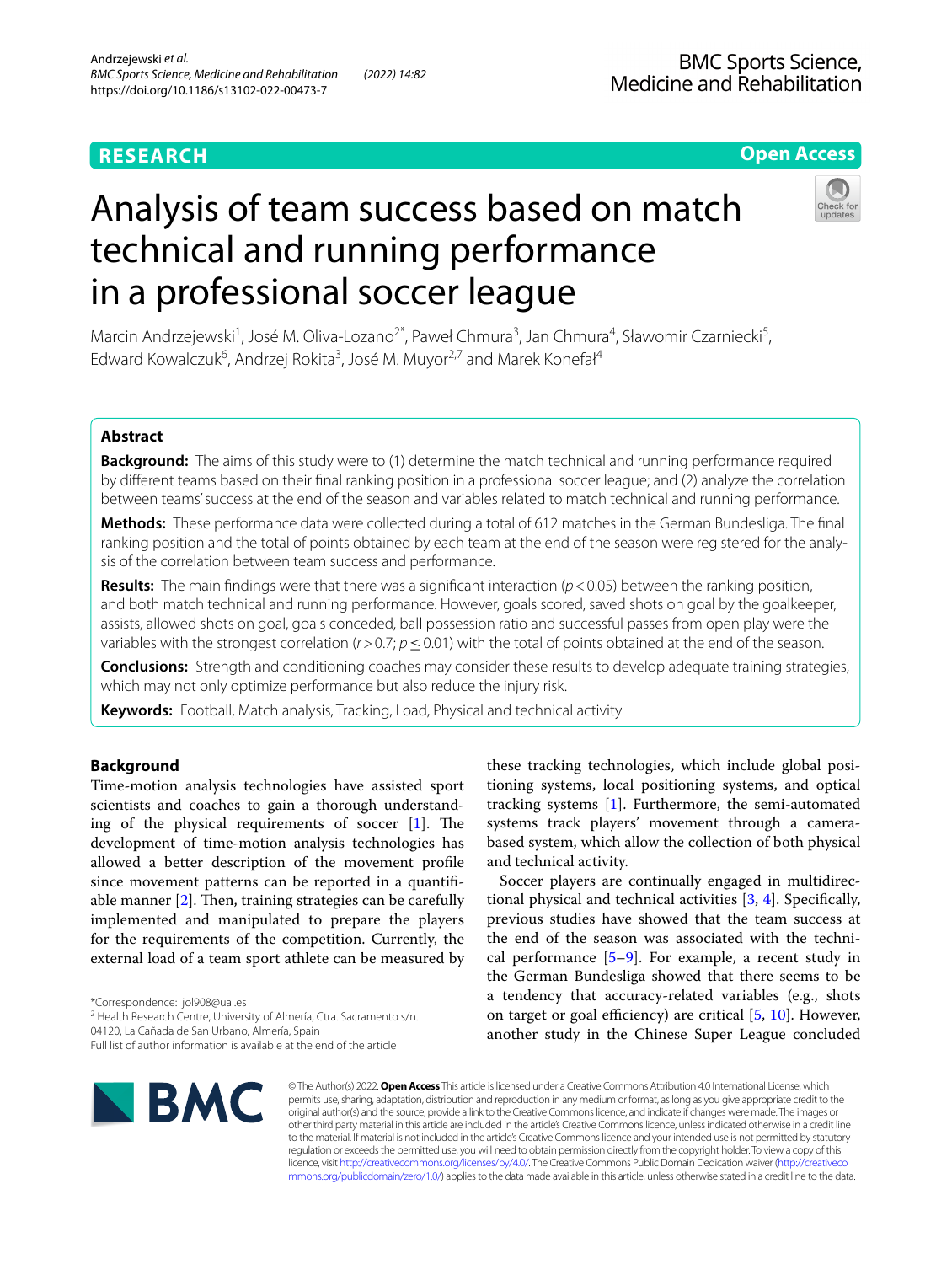that there were other indicators such as ball possession or won duels which were associated with team success at the end of the season [[9\]](#page-6-5). From a practical perspective, this implies that match technical performance indicators could be used for talent identifcation and training purposes while considering the evolution of technical performance soccer in professional soccer [[11,](#page-6-7) [12\]](#page-6-8).

In addition, physical performance may play an auxiliary role to successful technical performance [\[9](#page-6-5), [13](#page-6-9)[–15](#page-6-10)]. For example, a previous study concluded that match running performance alone was not signifcantly correlated with team success, but positive-signifcant correlations were found for running performance with ball possession [[13\]](#page-6-9). In addition, a recent study observed that low-ranked teams covered greater distance covered without ball possession than higher-ranked teams [\[9](#page-6-5)]. Based on an investigation in the Spanish LaLiga, soccer is evolving to a more intense game in which players have increased the total of sprints and high-intensity distances covered in match [[16\]](#page-6-11). However, there are variables related to match running performance such as players' maximum running speed, which had a poor correlation with team success according to a recent study [\[17\]](#page-6-12).

In this regard, research regarding the correlation between team success, match technical and running performance in professional soccer is necessary because little data are available, especially in the German Bundesliga. In addition, previous studies have focused on the relationship between team success and technical performance [\[5](#page-6-4)] or between team success and match running performance [[18\]](#page-6-13). However, the integration of both match technical and running performance variables in the same analysis is necessary to have a better understanding of team success. Knowledge about match technical and running performance allows practitioners to manage the training load, which is key to improve performance and reduce the injury risk  $[16]$  $[16]$ . Therefore, the aims of this study were to: (1) determine the match technical and running performance required by high-ranked, medium-ranked, and low-ranked teams in a professional soccer league; and (2) analyze the correlation between teams' success at the end of the season and variables related to match technical and running performance.

#### **Methods**

#### **Study design**

Match technical and running performance data, which were collected by electronic performance and tracking systems during 612 matches in two consecutive seasons (2017–2018 and 2018–2019), were analyzed. Also, the total of points obtained at the end of each season were registered in order to analyze the correlation between the team success and the variables related to match technical and running performance.

#### **Participants**

Data were collected from a total of 1224 match observations, which included professional soccer players (*n*=461) of the German Bundesliga. However, goalkeepers were not included in the study considering the different activity-profle of this playing position [\[19](#page-6-14)]. In addition, anonymity of the players was maintained, and the study was approved by an Institutional Ethics Committee (no. 12/2021). Restrictions apply to the availability of the data analyzed during the current study considering that it is based on data collected in the context of professional soccer matches and allowed all clubs of the league to match data analysis, and no informed consent was required by the Ethics Committee.

#### **Procedures**

The kinematic data analysis was conducted through IMPIRE AG (Ismaning, Germany) match analysis system, which was at a sampling frequency of 25 Hz. IMPIRE AG (Ismaning, Germany) and Cairos Technologies AG (Karlsbad, Germany) provide a vision-based tracking system called VIS.TRACK. Specifcally, the players movements were recorded by two cameras [\[20](#page-6-15)] and the system used state-of-the-art algorithms as well as 2D and 3D video-recording technology for a detailed kinematic analysis of each soccer match.

Once the seasons were over, both match technical and running performance variables were downloaded. The technical performance variables included: goals scored, goals conceded, shots on goal, shots on goal allowed, missed shots on goal, shots of target, blocked shots on goal by any player, saved shots on goal by the goalkeeper, successful passes from open play, unsuccessful passes from open play, successful crosses from open play, unsuccessful crosses from open play, successful passes from set pieces, unsuccessful passes from set pieces, successful crosses from set pieces, unsuccessful crosses from set pieces, clearances, corner kicks, assists, aerial duels won, aerial duels lost, ground duels won, ground duels lost, counter attacks, offsides, fouls generated by the team, fouls generated by the opponent team, hand games, yellow cards, yellow–red cards (i.e., second yellow card in the match), red cards, and percentage of ball possession. In addition, match running performance variables included maximum speed reached in the match, total running distance (TD) covered with and without ball possession, sprinting distance (SPD, above 22.68 km/h) covered with and without ball possession as well as the total of sprinting actions (SPA, above 22.68 km/h) with and without ball possession. The speed thresholds for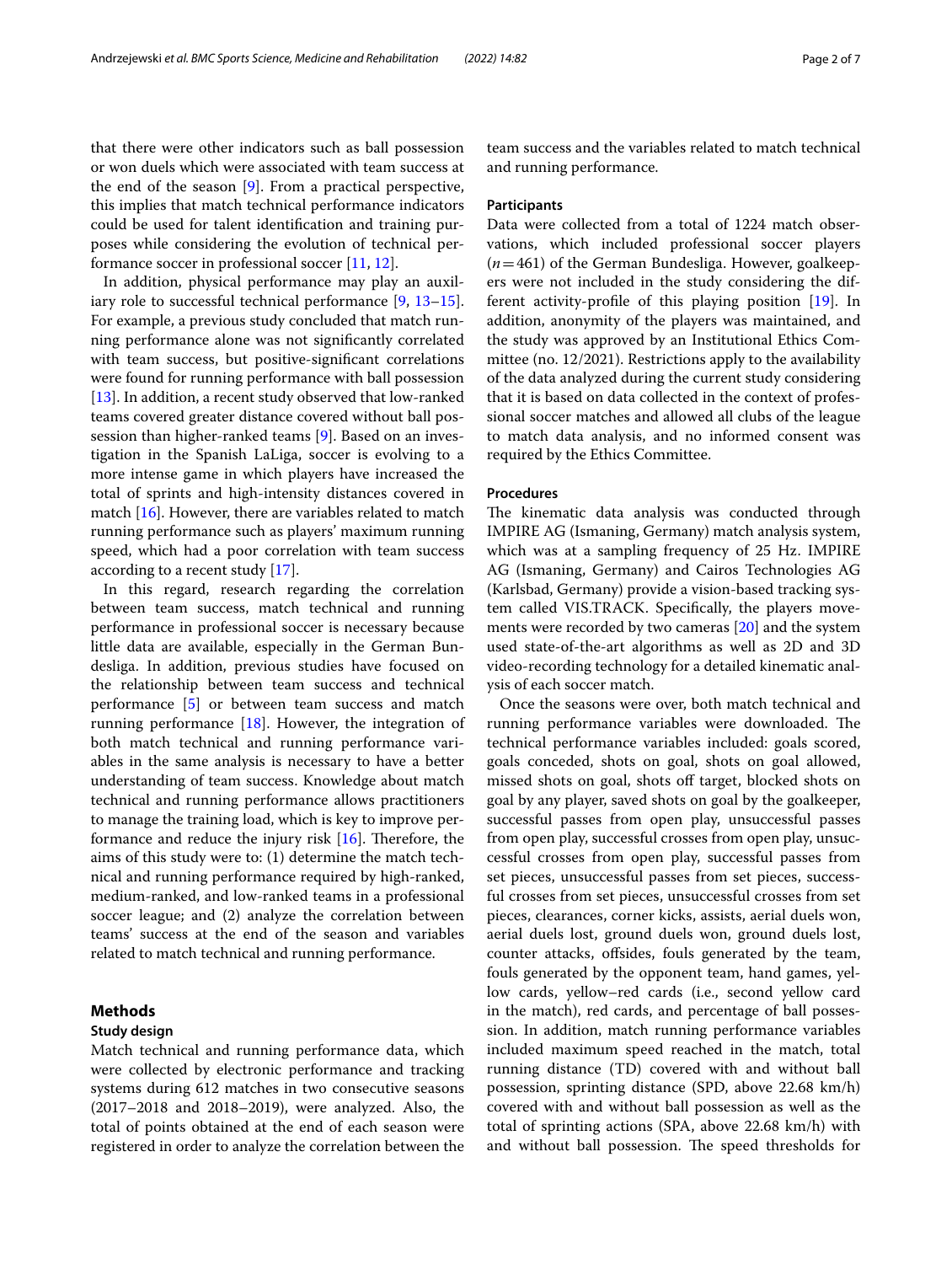sprinting actions were set based on previous studies [\[13](#page-6-9), [21\]](#page-6-16).

Moreover, the fnal ranking position at the end of each season was used to categorize the teams into high-ranked teams (from the frst to the sixth team), medium-ranked teams (from the seventh to the ffteenth team), and lowranked teams (from the sixteenth to the eighteenth team) according to previous research [\[18](#page-6-13), [22](#page-6-17)]. Also, the total of points achieved by the teams at the end of each season were registered in order to analyze the correlation between the team success and match technical and running performance.

#### **Statistical analysis**

First of all, descriptive statistics of the match running demands and technical performance required by highranked, medium-ranked, and low-ranked teams were calculated. Also, a multivariate analysis of variance with Bonferroni post-hoc test was run to compare the match running demands and technical performance considering the ranking position. Shapiro–Wilk was used to test the normality of the sample and Levene's test for equality of error variance. Regarding the second aim of the study, Pearson's correlation coefficient  $(r)$  was obtained to analyze the correlation between the total of points obtained at the end of the season and the variables related to match technical and running performance. The effect sizes were also reported as partial eta-squared (η $p^2$ ). The statistical analysis was performed on SPSS Statistics version 25 (IBM Corp., Armonk, NY, USA).

#### **Results**

Table [1](#page-3-0) shows the match technical performance required by teams in diferent ranking positions. In this regard, signifcant pairwise diferences were observed based on the team ranking position since it had a signifcant interaction with the goals scored (high-ranked>mediumranked>low-ranked teams), goals conceded (low-ranked > medium-ranked > high-ranked teams), shots on goal (high-ranked>medium-ranked and lowranked teams), shots on goal allowed (low-ranked and medium-ranked>high-ranked teams), missed shots on goal (high-ranked>low-ranked teams), blocked shots on goal by any player (high-ranked>medium-ranked), saved shots on goal by the goalkeeper (high-ranked > mediumranked and low-ranked teams), successful passes from open play (high-ranked>medium-ranked and lowranked teams), unsuccessful passes from set pieces (low-ranked and medium-ranked>high-ranked teams), corner kicks (high-ranked>medium-ranked), assists (high-ranked>medium-ranked and low-ranked teams), aerial duels won (medium-ranked>highranked teams), aerial duels lost (low-ranked and medium-ranked>high-ranked teams), yellow–red cards (low-ranked>high-ranked teams), and percentage of ball possession (high-ranked > medium-ranked and lowranked teams).

When it comes to match running performance (Table [2](#page-3-1)), there was a signifcant interaction between the ranking position and maximum speed (highranked>low-ranked teams), TD with ball possession (high-ranked>medium-ranked and low-ranked teams), SPD with ball possession (high-ranked > medium-ranked and low-ranked teams), SPA with ball possession (highranked>medium-ranked and low-ranked teams), and the TD without ball possession (medium-ranked and lowranked>high-ranked teams).

Regarding the second aim of the study for the correlation between match technical and running performance variables and teams' success (Table [3](#page-4-0)), significant correlations were observed between the total of points obtained at the end of the season and the following technical performance variables: goals scored (*r*=0.90; *p*<0.001), assists (*r*=0.88; *p*<0.001), shots on goal allowed (*r*=−0.87; *p*<0.001), goals conceded (*r*=−0.81; *p*<0.001), ball possession (*r*=0.78; *p*<0.001), successful passes from open play  $(r=0.77; p<0.001)$ , saved shots on goal by the goalkeeper  $(r=0.70; p<0.001)$ , shots on goal (*r*=0.64; *p*<0.001), aerial duels lost (*r*=−0.63; *p*<0.001), unsuccessful passes from open play (*r*=−0.63; *p*<0.001), corner kicks (*r*=0.56; *p*<0.001), missed shots on goal  $(r=0.53; p<0.001)$ , successful crosses from set pieces (*r*=0.50; *p*=0.002), clearances fouls (*r*=−0.48; *p*=0.003), counter attacks (*r*=0.44; *p*=0.01), yellow cards fouls  $(r=-0.43; p=0.01)$ , shots off target (*r*=0.40; *p*=0.02), aerial duels won fouls (*r*=−0.38;  $p=0.02$ ), unsuccessful crosses from set pieces ( $r=0.35$ ;  $p = 0.04$ ), blocked shots on goal ( $r = 0.35$ ;  $p = 0.04$ ), successful crosses from open play  $(r=0.35; p=0.04)$ , fouls (*r*=−0.34; *p*=0.04), and ground duels won (*r*=0.33;  $p = 0.04$ ).

In addition, signifcant correlations were observed between the total of points obtained at the end of the season and the match running performance variables such as TD with ball possession  $(r=0.75; p<0.001)$ , TD without ball possession  $(r = -0.70; p < 0.001)$ , SPA with ball possession  $(r=0.55; p<0.001)$ , SPD with ball possession ( $r = 0.49$ ;  $p = 0.002$ ), and maximum speed ( $r = 0.41$ ;  $p = 0.01$ ).

## **Discussion**

The aims of this study were to determine the match technical and running performance required by diferent teams and analyze the correlation between teams' success at the end of the season and variables related to match technical and running performance. The main findings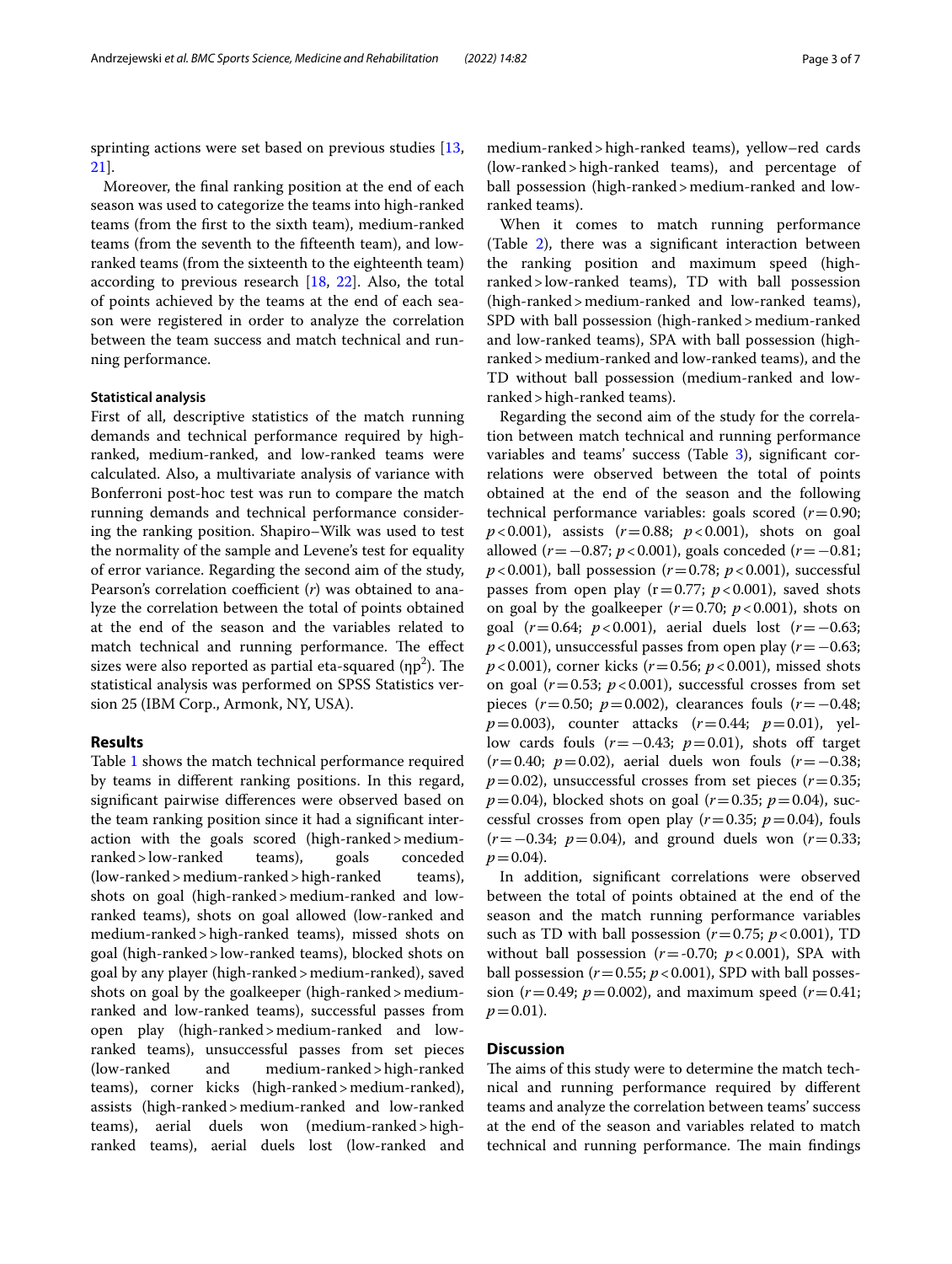| <b>Variables</b>             | High-ranked (Mean $\pm$ SD)     | Medium-ranked<br>(Mean $\pm$ SD) | Low-ranked (Mean $\pm$ SD)      | F     | $\boldsymbol{p}$ | $\eta p^2$ |
|------------------------------|---------------------------------|----------------------------------|---------------------------------|-------|------------------|------------|
| Goals scored                 | $1.99 \pm 0.38^{b,c}$           | $1.36 \pm 0.28$ <sup>a,c</sup>   | $0.93 \pm 0.11^{a,b}$           | 28.91 | $\leq 0.01$      | 0.64       |
| Goals conceded               | $1.24 \pm 0.26^{b.c}$           | $1.54 \pm 0.25$ <sup>a.c</sup>   | $1.86 \pm 0.30^{a.b}$           | 12.09 | $\leq 0.01$      | 0.42       |
| Shots on goal                | $14.63 \pm 1.93^{b,c}$          | $12.67 \pm 1.74^a$               | $11.29 \pm 0.70$ <sup>a</sup>   | 8.91  | $\leq 0.01$      | 0.35       |
| Shots on goal allowed        | $10.83 \pm 1.72^{b,c}$          | $13.93 \pm 1.01^a$               | 15.09 ± 1.33 <sup>a</sup>       | 27.55 | $\leq 0.01$      | 0.63       |
| Missed shots on goal         | $12.69 \pm 1.66^c$              | $11.33 \pm 1.58$                 | $10.39 \pm 0.68$ <sup>a</sup>   | 5.33  | $\leq 0.01$      | 0.24       |
| Shots off target             | $4.60 \pm 0.82$                 | $4.19 \pm 0.64$                  | $3.94 \pm 0.32$                 | 2.35  | 0.11             | 0.13       |
| Blocked shots on goal        | $3.54 \pm 0.44^b$               | $3.07 \pm 0.50$ <sup>a</sup>     | $3.11 \pm 0.30$                 | 4.24  | 0.02             | 0.20       |
| Saved shots on goal by GK    | $3.66 \pm 0.54^{b,c}$           | $3.21 \pm 0.47$ <sup>a</sup>     | $2.67 \pm 0.25$ <sup>a</sup>    | 9.20  | $\leq 0.01$      | 0.36       |
| Successful passes from OP    | $417.13 \pm 91.13^{b,c}$        | 297.46 ± 40.35 <sup>a</sup>      | 286.66 $\pm$ 24.31 <sup>a</sup> | 16.28 | $\leq 0.01$      | 0.50       |
| Unsuccessful passes from OP  | $69.99 \pm 5.75$                | $69.94 \pm 5.91$                 | $69.12 \pm 2.29$                | 0.06  | 0.94             | 0.00       |
| Successful crosses from OP   | $2.52 \pm 0.68^{b,c}$           | $2.43 \pm 0.53$ <sup>a</sup>     | $2.13 \pm 0.59$ <sup>a</sup>    | 0.87  | 0.43             | 0.05       |
| Unsuccessful crosses from OP | $7.91 \pm 1.77$                 | $7.51 \pm 1.61$                  | $7.74 \pm 1.20$                 | 0.23  | 0.79             | 0.01       |
| Successful passes from SP    | 18.59±1.40                      | $17.83 \pm 1.33$                 | $18.94 \pm 0.69$                | 2.25  | 0.12             | 0.12       |
| Unsuccessful passes from SP  | $4.80 \pm 1.51^{b,c}$           | $6.76 \pm 1.56^a$                | $7.12 \pm 0.67$ <sup>a</sup>    | 8.20  | $\leq 0.01$      | 0.33       |
| Successful crosses from SP   | $1.78 \pm 0.45$                 | $1.60 \pm 0.30$                  | $1.41 \pm 0.25$                 | 2.34  | 0.11             | 0.12       |
| Unsuccessful crosses from SP | $3.68 \pm 0.63^b$               | $3.15 \pm 0.38$ <sup>a</sup>     | $3.64 \pm 0.42$                 | 5.06  | $\leq 0.01$      | 0.24       |
| Clearances                   | $7.74 \pm 2.46$                 | $9.73 \pm 2.12$                  | $10.73 \pm 3.48$                | 3.62  | 0.04             | 0.18       |
| Corner kicks                 | $5.45 \pm 1.12^{b}$             | $4.54 \pm 0.52$ <sup>a</sup>     | $4.75 \pm 0.75$                 | 4.76  | 0.02             | 0.22       |
| Assists                      | $1.40 \pm 0.33^{b,c}$           | $0.90 \pm 0.22$ <sup>a</sup>     | $0.62 \pm 0.04$ <sup>a</sup>    | 23.21 | $\leq 0.01$      | 0.58       |
| Aerial duels won             | $20.16 \pm 3.21^{\rm b}$        | $23.88 \pm 3.30^a$               | $23.25 \pm 2.54$                | 5.14  | $\leq 0.01$      | 0.24       |
| Aerial duels lost            | $19.54 \pm 2.18^{b,c}$          | $23.85 \pm 3.05^a$               | $24.57 \pm 1.90^a$              | 11.83 | $\leq 0.01$      | 0.42       |
| Ground duels won             | $81.37 \pm 4.90$                | 77.10 ± 4.32                     | 78.00 ± 4.43                    | 3.27  | 0.05             | 0.17       |
| Ground duels lost            | 78.59 ± 6.89                    | 78.56 ± 4.06                     | 79.17 ± 6.06                    | 0.03  | 0.97             | 0.00       |
| Counter attacks              | $0.24 \pm 0.08$                 | $0.19 \pm 0.12$                  | $0.12 \pm 0.04$                 | 3.05  | 0.06             | 0.16       |
| Offsides                     | $2.19 \pm 0.32$                 | $1.95 \pm 0.46$                  | $1.84 \pm 0.26$                 | 2.02  | 0.15             | 0.11       |
| Fouls                        | $11.27 \pm 2.37$ <sup>b</sup>   | $12.92 \pm 1.21^a$               | $12.15 \pm 1.49$                | 3.28  | 0.05             | 0.16       |
| Fouls from the opponent      | $12.37 \pm 1.51$                | $11.93 \pm 1.34$                 | $12.96 \pm 1.37$                | 1.27  | 0.29             | 0.07       |
| Hand games                   | $0.59 \pm 0.15$                 | $0.62 \pm 0.18$                  | $0.63 \pm 0.14$                 | 0.21  | 0.81             | 0.01       |
| Yellow cards                 | $1.49 \pm 0.33$                 | $1.72 \pm 0.22$                  | $1.75 \pm 0.14$                 | 3.72  | 0.04             | 0.18       |
| Yellow-red cards             | $0.02 \pm 0.03^c$               | $0.04 \pm 0.04$                  | $0.07\pm0.04^{\rm a}$           | 4.54  | 0.02             | 0.22       |
| Red cards                    | $0.03 \pm 0.04$                 | $0.03 \pm 0.03$                  | $0.04 \pm 0.04$                 | 0.39  | 0.68             | 0.02       |
| Ball possession (%)          | 54.85 $\pm$ 4.79 <sup>b,c</sup> | $47.67 \pm 2.23$ <sup>a</sup>    | $47.30 \pm 1.64^a$              | 19.97 | $\leq 0.01$      | 0.55       |

## <span id="page-3-0"></span>**Table 1** Match technical performance by ranking position

SD standard deviation, OP open play, SP set pieces, GK goalkeeper; <sup>a</sup>statistical difference (*p* < 0.05) to high-ranked teams; <sup>b</sup>statistical difference (*p* < 0.05) to mediumranked teams; <sup>c</sup>statistical difference ( $p$  < 0.05) to low-ranked teams

<span id="page-3-1"></span>

|  |  |  | Table 2 Match running performance by ranking position |  |  |  |
|--|--|--|-------------------------------------------------------|--|--|--|
|--|--|--|-------------------------------------------------------|--|--|--|

| <b>Variables</b>              | High-ranked (Mean $\pm$ SD)         | Medium-ranked<br>(Mean $\pm$ SD) | Low-ranked (Mean $\pm$ SD)       | F     | p      | $np^2$ |
|-------------------------------|-------------------------------------|----------------------------------|----------------------------------|-------|--------|--------|
| Maximum speed (km/h)          | $33.55 \pm 0.43^c$                  | $33.35 \pm 0.27$                 | $33.05 \pm 0.41$ <sup>a</sup>    | 3.97  | 0.03   | 0.19   |
| TD with ball possession (km)  | 47.24 $\pm$ 6.92 <sup>b,c</sup>     | $40.75 + 9.15^a$                 | $40.23 \pm 4.05^{\circ}$         | 17.10 | < 0.01 | 0.51   |
| TD without possession (km)    | $42.79 \pm 3.91^{\text{b,c}}$       | $47.80 \pm 2.00^a$               | $47.57 + 1.95^{\circ}$           | 12.71 | < 0.01 | 0.44   |
| SPD with ball possession (km) | $2168.50 \pm 164.02$ <sup>b,c</sup> | $1925.48 + 226.52a$              | $1868.65 \pm 68.47$ <sup>a</sup> | 7.53  | < 0.01 | 0.31   |
| SPD without possession (km)   | $2107.46 \pm 242.15$                | $2129.92 \pm 237.83$             | $2141.17 \pm 112.54$             | 0.06  | 0.95   | 0.00   |
| SPA with ball possession      | $105.52 \pm 0.16^{b,c}$             | 93.41 $\pm$ 0.23 <sup>a</sup>    | 91.84 $\pm$ 0.07 <sup>a</sup>    | 10.25 | < 0.01 | 0.38   |
| SPA without possession        | $111.69 + 11.15$                    | $113.81 \pm 11.42$               | $11.76 \pm 5.50$                 | 0.17  | 0.84   | 0.01   |
|                               |                                     |                                  |                                  |       |        |        |

TD total distance, SPD sprinting distance, SPA sprinting actions; <sup>a</sup>statistical difference (*p* < 0.05) to high-ranked teams; <sup>b</sup>statistical difference (*p* < 0.05) to mediumranked teams; <sup>c</sup>statistical difference (*p* < 0.05) to low-ranked teams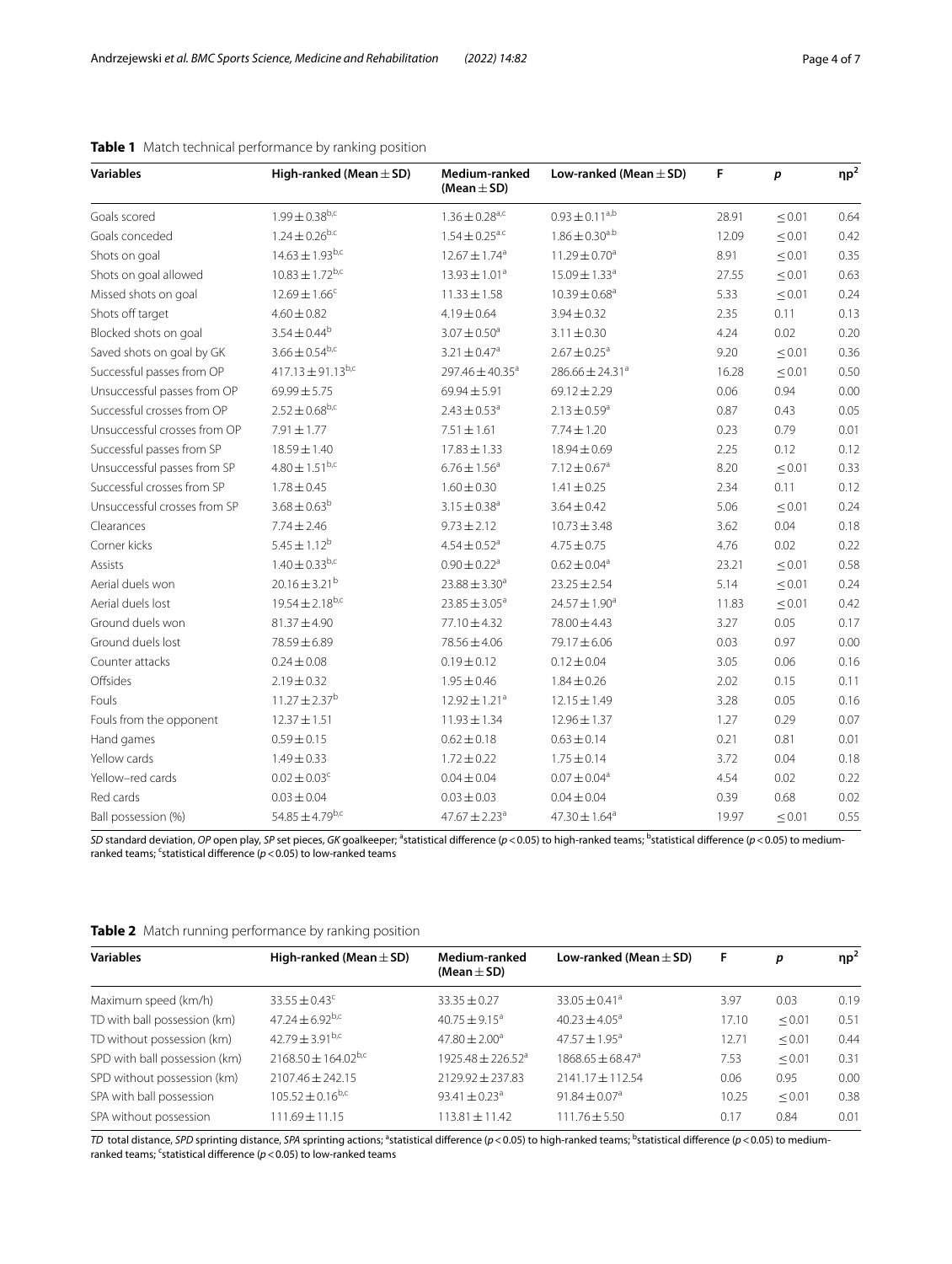<span id="page-4-0"></span>**Table 3** Pearson correlation coefficients (r) between the total of points obtained at the end of the season and match technical and running performance variables

| <b>Variables</b>              | r       | р       |
|-------------------------------|---------|---------|
| Goals scored                  | 0.90    | < 0.001 |
| Assists                       | 0.88    | < 0.001 |
| Ball possession (%)           | 0.78    | < 0.001 |
| Successful passes from OP     | 0.77    | < 0.001 |
| TD with ball possession (km)  | 0.75    | < 0.001 |
| Saved shots on goal by GK     | 0.70    | < 0.001 |
| Shots on goal                 | 0.64    | < 0.001 |
| Corner kicks                  | 0.56    | < 0.001 |
| SPA with ball possession      | 0.55    | < 0.001 |
| Missed shots on goal          | 0.53    | < 0.001 |
| Successful crosses from SP    | 0.50    | 0.002   |
| SPD with ball possession (km) | 0.49    | 0.002   |
| Counter attacks               | 0.44    | 0.01    |
| Maximum speed (km/h)          | 0.41    | 0.01    |
| Shots off target              | 0.40    | 0.02    |
| Unsuccessful crosses from SP  | 0.35    | 0.04    |
| Blocked shots on goal         | 0.35    | 0.04    |
| Successful crosses from OP    | 0.35    | 0.04    |
| Ground duels won              | 0.33    | 0.04    |
| Unsuccessful crosses from OP  | 0.29    | 0.09    |
| Offsides                      | 0.27    | 0.11    |
| Unsuccessful passes from OP   | 0.06    | 0.73    |
| Successful passes from SP     | $-0.07$ | 0.67    |
| SPA without possession        | $-0.11$ | 0.51    |
| Hand games                    | $-0.12$ | 0.48    |
| SPD without possession (km)   | $-0.12$ | 0.48    |
| Ground duels lost             | $-0.15$ | 0.39    |
| Red cards                     | $-0.16$ | 0.36    |
| Fouls from the opponent       | $-0.16$ | 0.34    |
| Yellow-red cards              | $-0.30$ | 0.07    |
| Fouls                         | $-0.34$ | 0.04    |
| Aerial duels won              | $-0.38$ | 0.02    |
| Yellow cards                  | $-0.43$ | 0.01    |
| Clearances                    | $-0.48$ | 0.003   |
| Unsuccessful passes from SP   | $-0.63$ | < 0.001 |
| Aerial duels lost             | $-0.63$ | < 0.001 |
| TD without possession (km)    | $-0.70$ | < 0.001 |
| Goals conceded                | $-0.81$ | < 0.001 |
| Shots on goal allowed         | $-0.87$ | < 0.001 |

*OP* open play; *SP* set pieces; *GK* goalkeeper; *TD* total distance; *SPD* sprinting distance; *SPA* sprinting actions

were that there was a signifcant interaction between the ranking position and both match technical and running performance. Also, signifcant correlations were observed between the total of points obtained at the end of the season and the match technical and running performance. However, goals scored, assists, allowed shots on goal, goals conceded, ball possession ratio, successful passes from open play, total distance covered (with and without ball possession), and saved shots on goal by the goalkeeper were the variables with the strongest correlation  $(r>0.7; p \leq 0.01)$  with the total of points obtained at the end of the season. In addition, another main fnding of this study was the importance of running performance at high intensity given the moderate correlations observed between team success and both SPD and SPA with ball possession ( $r = 0.49 - 0.55$ ;  $p < 0.002$ ).

Our analysis indicated that signifcant interactions were observed between the ranking position and both physical and technical performance, which is in line with previous studies [[5](#page-6-4), [7](#page-6-18)–[9,](#page-6-5) [13](#page-6-9), [23\]](#page-6-19). From a technical performance perspective, higher-ranked teams had better performance than lower-ranked teams in variables related to ofense (e.g., ball possession, corners, shots on goal, or successful passes) [[7,](#page-6-18) [8](#page-6-20)] and defense (e.g., fouls or yellow cards) [\[23](#page-6-19)]. In addition, the total amount of saved shots on goal by the goalkeeper were key to determine the ranking position, which emphasizes the importance of this position in modern soccer [\[24](#page-6-21)]. However, match running performance had a signifcant interaction with the ranking position as well. A previous study concluded that more successful teams may exert less physical efort in match play probably because of a greater technical ability or tactical awareness, which lead to greater ball possession [\[25](#page-6-22)]. In this regard, our study confrmed that higherranked teams covered signifcantly greater TD with ball possession than lower-ranked teams while lower-ranked teams covered signifcantly greater TD without ball possession [\[9](#page-6-5), [13,](#page-6-9) [18\]](#page-6-13). Also, it is to mention that the sprinting actions with ball possession performed by high-ranked teams were greater compared to lower-ranked teams, which implies that sprinting actions are key for tactical purposes. Specifcally, these actions allow to generate open spaces, 1 on 1 events, or penetrative passes, which reinforces the importance of strength and conditioning in professional soccer [[9,](#page-6-5) [26](#page-6-23)[–28\]](#page-6-24).

Furthermore, previous research has shown that technical performance may be more important than physical performance for success in soccer [\[3](#page-6-2), [29\]](#page-6-25). Our study clearly confrmed this hypothesis considering that goals scored ( $r=0.90$ ;  $p \le 0.01$ ), saved shots on goal by the goalkeeper (*r* = 0.70;  $p \le 0.01$ ), assists (*r* = 0.88;  $p \le 0.01$ ), allowed shots on goal  $(r=-0.87; p \le 0.01)$ , goals conceded (*r*=−0.81; *p*≤0.01), ball possession ratio (*r*=0.78;  $p \leq 0.01$ ), and successful passes from open play ( $r = 0.78$ ; *p* ≤ 0.01) were the variables with the greatest correlation with the total of points obtained at the end of the season in the German Bundesliga. This is in line with a recent study investigation in the same league, which showed

Andrzejewski *et al. BMC Sports Science, Medicine and Rehabilitation (2022) 14:82* Page 5 of 7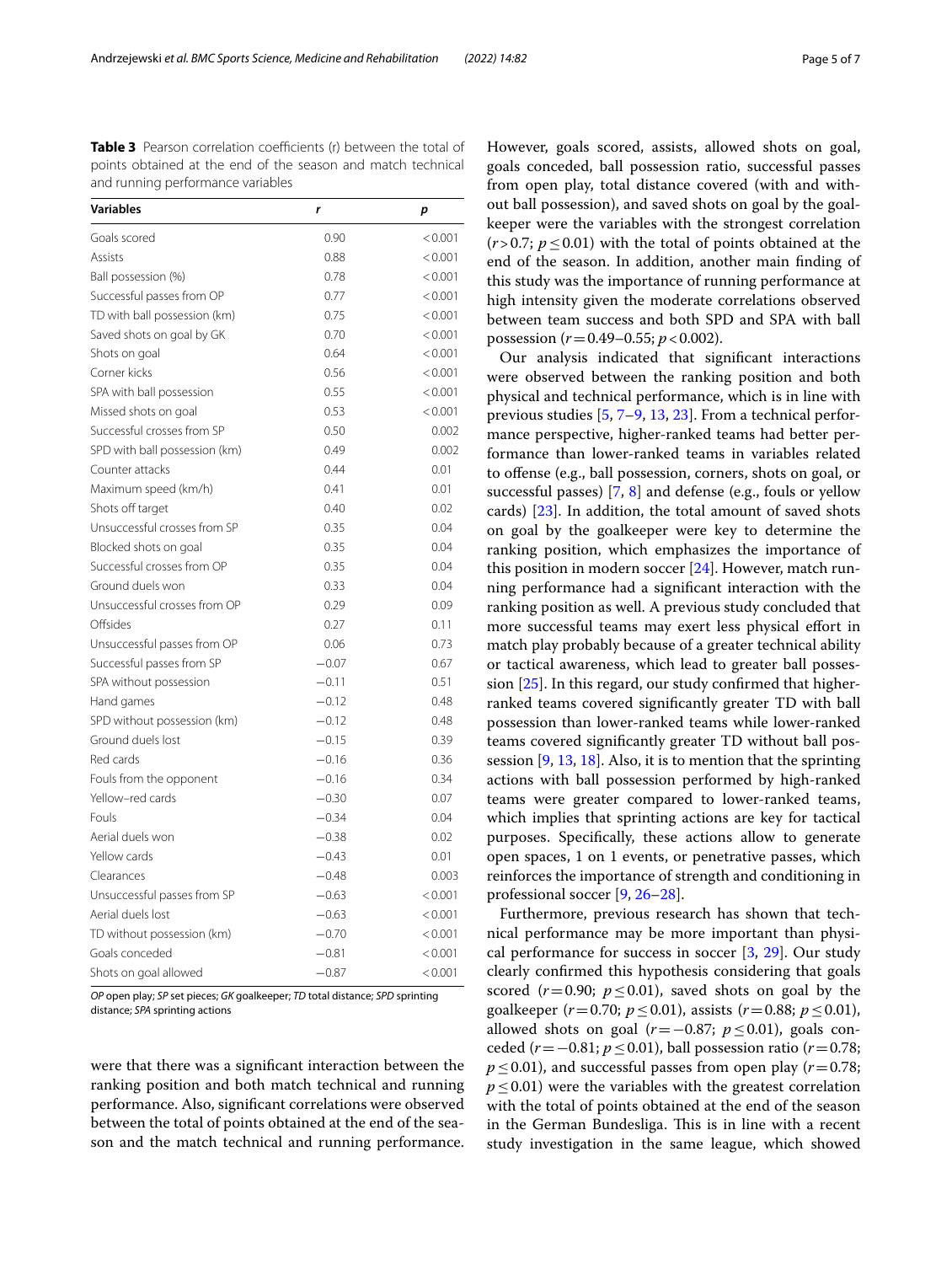that accuracy-related variables (e.g., shots on target or goal efficiency) are critical for team success  $[5, 10]$  $[5, 10]$  $[5, 10]$  $[5, 10]$ . In consequence, teams should concentrate on developing team strategies to create more frequent situations to shoot on goal. For instance, one way is to speed up the game by reducing the number of foot contacts with the ball even though appropriate technical training is needed as well. Nevertheless, there were other match technical and running performance variables with high correlation with the total of points obtained at the end of the season [[9,](#page-6-5) [13,](#page-6-9) [18\]](#page-6-13). For instance, teams keeping the ball, which means that they run more distance with the ball, perform more successful passes/crosses, and avoid clearances, are more successful at the end of the season. Thus, training drills with special focus on these technical and physical actions need to be designed.

The authors are fully aware of the many factors that might have infuenced the results of the analyses presented here. For example, a limitation of this study are diferent speed thresholds to calculate sprinting actions might be selected (e.g., 24 or 25 km/h) and variables such as high-speed running distance (e.g., above 19.8 km/h) and total of accelerations or decelerations might be included in the analysis if these are reported by the tracking system [\[30](#page-6-26), [31](#page-6-27)]. Another limitation is that research should be developed considering the infuence of different contextual variables (e.g., playing position or ftness) [[32](#page-6-28)]. In addition, the present study was focused on a specifc league (i.e., Bundesliga). Also, no internal load data (e.g., heart rate or rate of perceived exertion) were collected. Therefore, future investigations may consider these limitations to have a better understanding of both physical and technical performance in professional soccer. Moreover, running performance on the sample of the whole game should be analyzed to have a better understanding of how running parameters infuence the game outcome.

#### **Conclusions**

Strength and conditioning coaches may consider the results from this study to develop adequate training strategies since signifcant interactions were observed between the ranking position and both physical and technical performance. Teams should concentrate on developing strategies to create more frequent situations to shoot on goal. For instance, training drills measures may be adapted to medium and large games, in which teams may compete according to the principles of irrelevance and numerical superiority. Games such as 8 vs 6, 9 vs 7, or 10 vs 8 might be a natural environment that elicit many situations ending with a goal. Also, games including neutral players, who may support the team having the ball in the attacking phase, can contribute to creating goal situations. In addition, it is required that teams learn to keep the ball, which implies running more distance with the ball, performing more successful passes/crosses, and avoiding clearances, in order to be more successful at the end of the season. Thus, training drills with special focus on these technical and physical actions need to be designed. Also, considering that sprinting actions with ball possession performed by high-ranked teams were greater compared to lower-ranked teams, this implies that that the development of sprint performance in match play is necessary. For example, this might be trained including transition games. Finally, given the correlation between the total of points obtained at the end of the season and the total of saved shots on goal by the goalkeeper in this league, coaches and scouts should consider the importance of this position for team success. Hence, these observations may have practical implications showing the direction in which professional soccer teams (weaker teams, especially) may develop the game.

#### **Abbreviations**

TD: Total running distance; SPD: Sprinting distance; SPA: Sprinting actions;  $np^2$ : Partial eta-squared.

#### **Acknowledgements**

Not applicable.

#### **Author contributions**

MA, JMOL, PC, MK: manuscript preparation, study design, database interpretation and manuscript revision. JMOL, PC, MK: manuscript preparation, database interpretation and statistical analysis. JC, SC, EK: manuscript preparation, fgures and tables preparation, study design. AR, JMM: Manuscript preparation and database interpretation. MA, JMOL, PC: Study design, manuscript revision. All authors read and approved the fnal manuscript.

#### **Funding**

José M. Oliva Lozano was supported by a grant from the Spanish Ministry of Innovation, Science and Universities (FPU18/04434).

#### **Availability of data and materials**

Restrictions apply to the availability of the data analyzed during the current study considering that it is based on data collected in the context of professional soccer matches to allow all clubs of the league to match data analysis, and no informed consent was required by the Ethics Committee.

#### **Declarations**

#### **Ethics approval and consent to participate**

This study was conformed to the Declaration of Helsinki and was approved by an Institutional Ethics Committee (No. 12/2021).

#### **Consent for publication**

Not applicable.

#### **Competing interests**

The authors declare that they have no competing interests.

#### **Author details**

<sup>1</sup> Department of Methodology of Recreation, Poznań University of Physical Education, Królowej Jadwigi 27/39, 61871 Poznań, Poland. <sup>2</sup> Health Research Centre, University of Almería, Ctra. Sacramento s/n. 04120, La Cañada de San Urbano, Almería, Spain. <sup>3</sup> Department of Team Games, Wrocław University